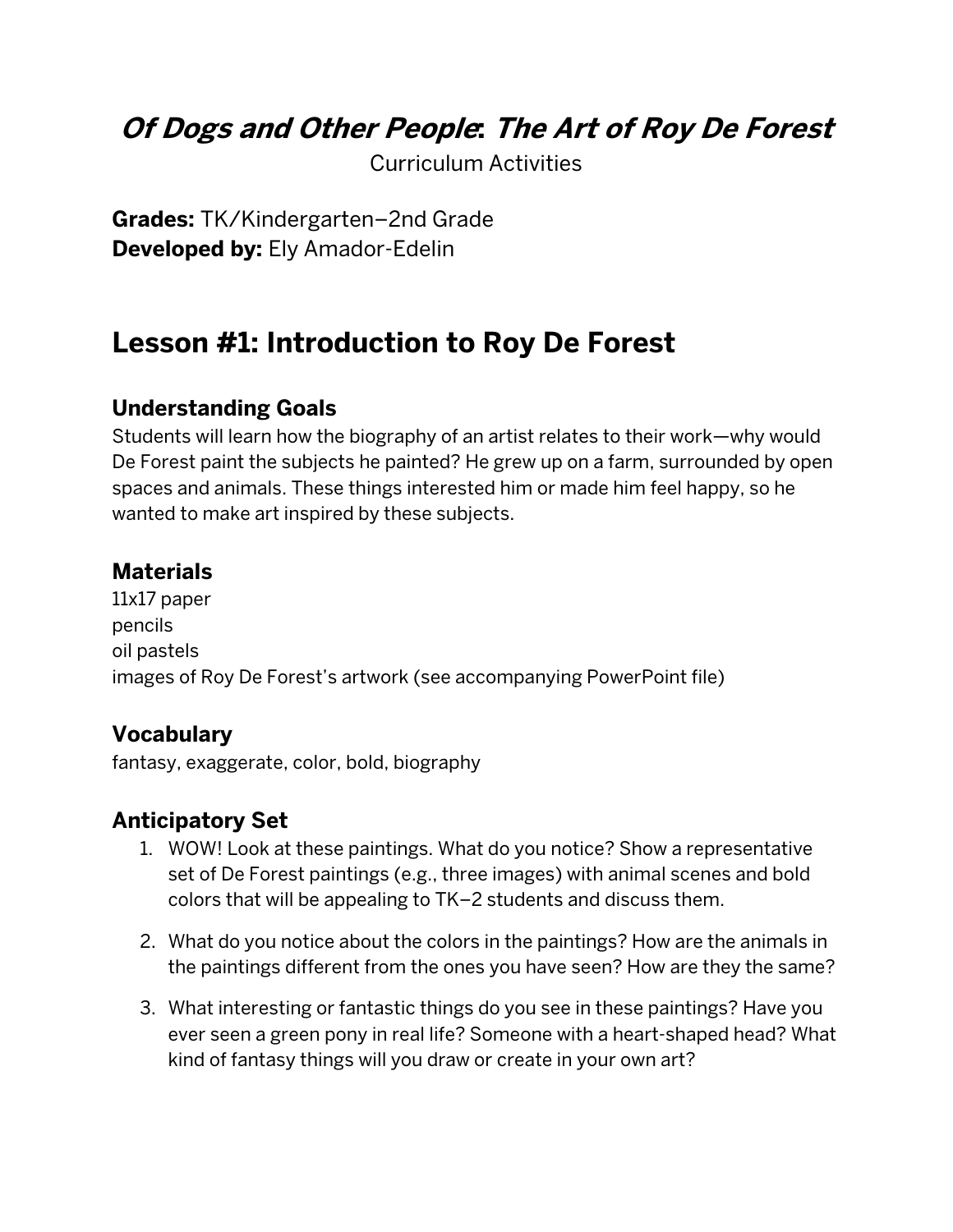#### **Lesson**

- 1. Show the class three examples of Roy De Forest's paintings. Share a brief biography about his life around farms, animals, and open space. (See Background on Roy De Forest on page 6.) Refer to paintings for echoes of his biography. What do you feel when looking at these paintings? Do you feel happy, sad, excited, or do you think they're funny? Any other feelings?
- 2. "The Green Pony" will serve as inspiration for the students to draw a surrealistic dog or pony in a non-traditional color with exaggerated dimensions. The drawing should be done in pencil before coloring with oil pastels.
- 3. Display student artwork and have a class discussion. Prompts: "What did you draw? Why did you choose to use those colors and/or exaggerate a particular feature?"

## **Extension**

- Students will now think about their surroundings (where they live) and their pet or favorite animal and draw a picture of it using Roy De Forest's style of non-traditional color with exaggerated dimensions. The drawing should be done in pencil before coloring with oil pastels. Compare their artwork to Roy De Forest's—how is it similar/different?
- The language and elements of art and qualitative assessment can be applied to all art that students may encounter. Students will also build on the language of art in future lessons.

## **Ongoing Assessment**

Use of new vocabulary in describing their future work— fantasy, exaggerate, color, contrast, etc. They incorporate aspects of Roy De Forest's art into their own work.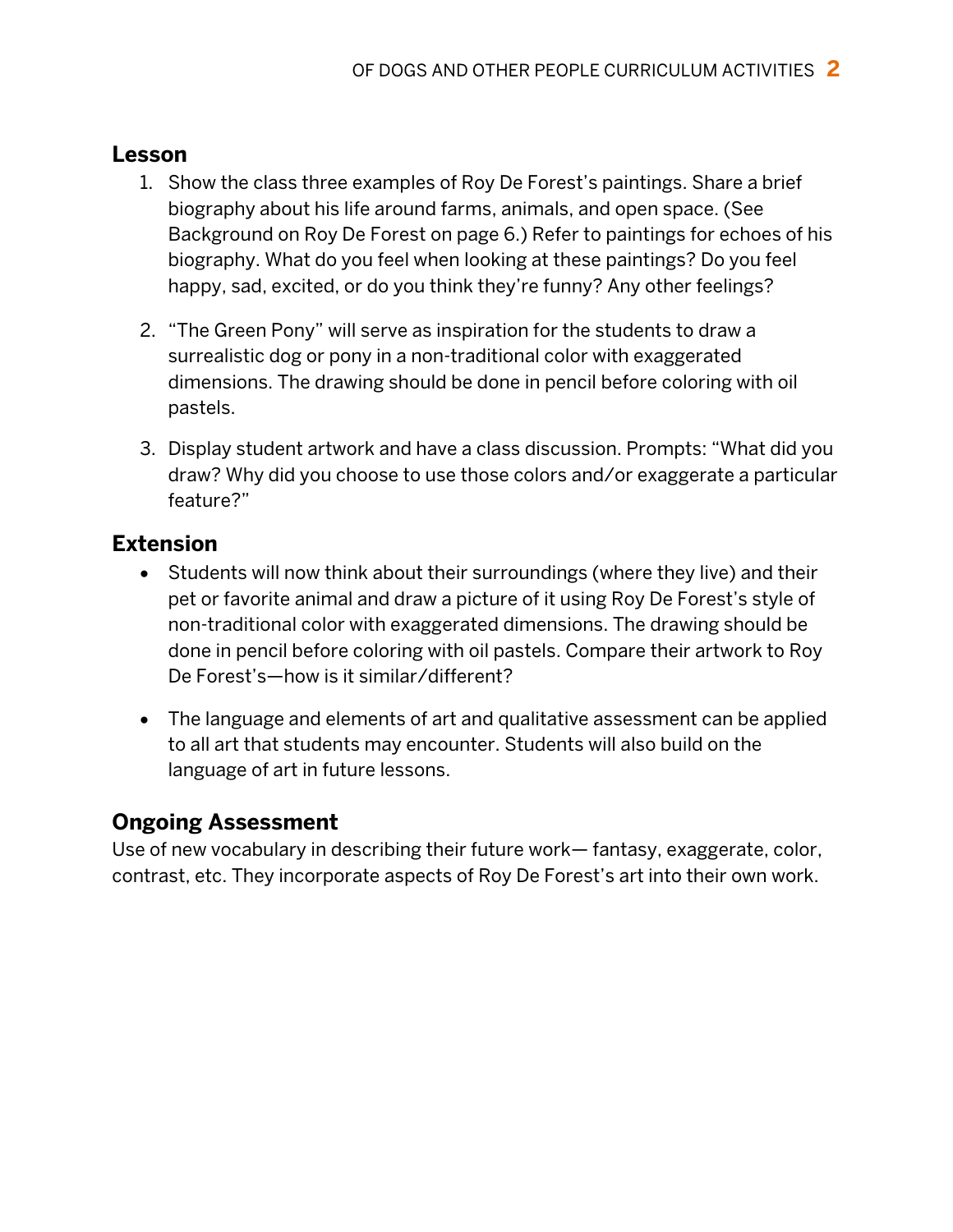# **Lesson #2: Roy De Forest and Loose Parts**

## **Understanding Goals**

Students will learn vocabulary related to four elements of art: line, shape, texture, and color. They will learn to identify some of these elements in examples of De Forest's work as well as in their own interpretation of his work using "Loose Parts." (For more information, refer to the book, *Loose Parts*, by Daly and Beloglovsky.) The act of selecting and placing the loose parts into the De Forest outlines will also refine students' fine-motor skills.

## **Materials**

light table, overhead, or document camera "loose parts" transparencies of outlines from Roy De Forest's artworks (see accompanying PowerPoint file)

Note for loose parts: transparent and translucent items in various colors, shapes, and textures with minimal use of opaque items. Examples of items include glass beads in various colors and sizes, translucent buttons, small rocks, jewels, small tiles, etc.

## **Vocabulary**

line, shape, color, texture, dark, light, translucent, opaque

## **Anticipatory Set**

Talk about various lines and shapes and have students make them with their hands and body. This kinesthetic activity will engage the students and get them moving. Can you make your body straight like a line? How about wavy? Can you lay down on the rug diagonally? Show me a heart with your hands, now show me using your entire body. Next, have students look for color in their clothes and around the room. For texture, have children touch their clothes, the rug, their hair, etc.

## **Lesson**

1. Show the class three images of Roy De Forest's paintings. How can we use loose parts to produce images similar to Roy De Forest's works of art? Loose parts are 3-D and full of texture and color and can be used by students to create art inspired by the works of Roy De Forest. This activity also reflects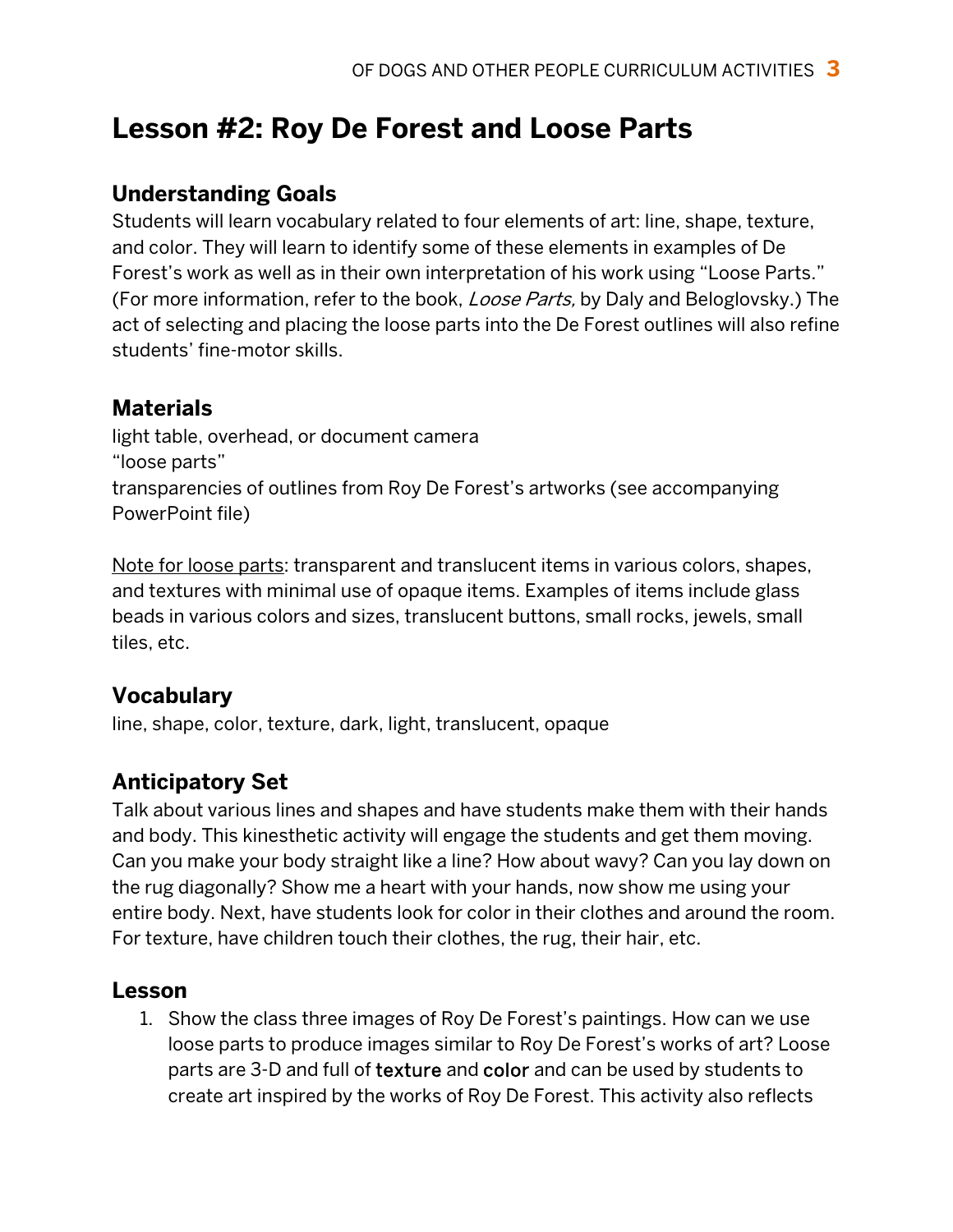De Forest's technique of assemblage—building out or sculpting three dimensions onto a 2-D surface.

- 2. Students will choose loose parts materials depending on what kinds of feelings they want to elicit from viewers. The students will use either a light table, document camera, or overhead projector to recreate one of three works with their chosen materials. The loose parts made available to students should depend on the light source used. Note: although not necessary, the light table adds another dimension to the success of this lesson.
- 3. In groups of three or four, allow students to make their art on the light table using loose parts. Have Roy De Forest's images posted for reference. Take a picture of finished artwork and xerox it in color or print a photo. It may take a few days to rotate the class through the light table.
- 4. Gallery Walk—display all the xeroxed images or photos on a bulletin board. When viewing the art in the class gallery, quietly guide students through identifying elements and ideas they have now been exposed to. Ask students to share what they appreciate about other students' loose parts arrangement.



Roy De Forest, *Tyrus*, 1999 Tyrus with Loose Parts



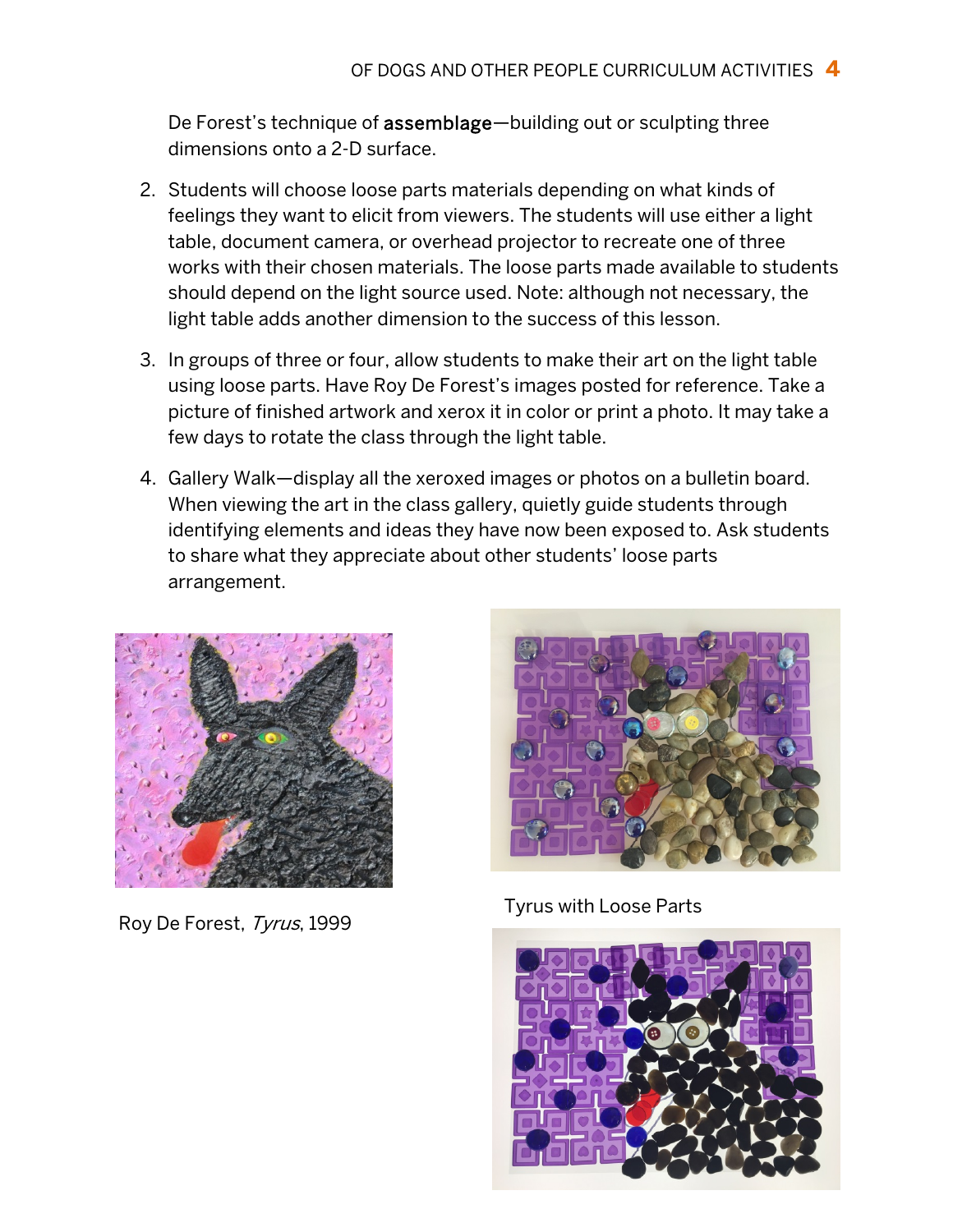## **Extension**

Look at artwork in your home, your neighborhood, and in everyday items such as cereal boxes and notice how the elements of art are incorporated into many places. Ask students to share three examples of color, line, shape or texture that they discover outside the classroom.

#### **Ongoing Assessment**

Use of new art vocabulary when describing their future work—line, color, shape, texture, dark, light. They deliberately incorporate these basic elements of art into their own work.

## **Additional Resources**

If you do not have a light table, overhead, or document camera, you can check out these DIY, low-cost light table instructions:

http://tinkerlab.com/homemade-easy-low-cost-light-table/ https://www.youtube.com/watch?v=kaTjkMQv13E

Loose Parts: Inspiring Play in Young Children, by Lisa Daly and Miriam Beloglovsky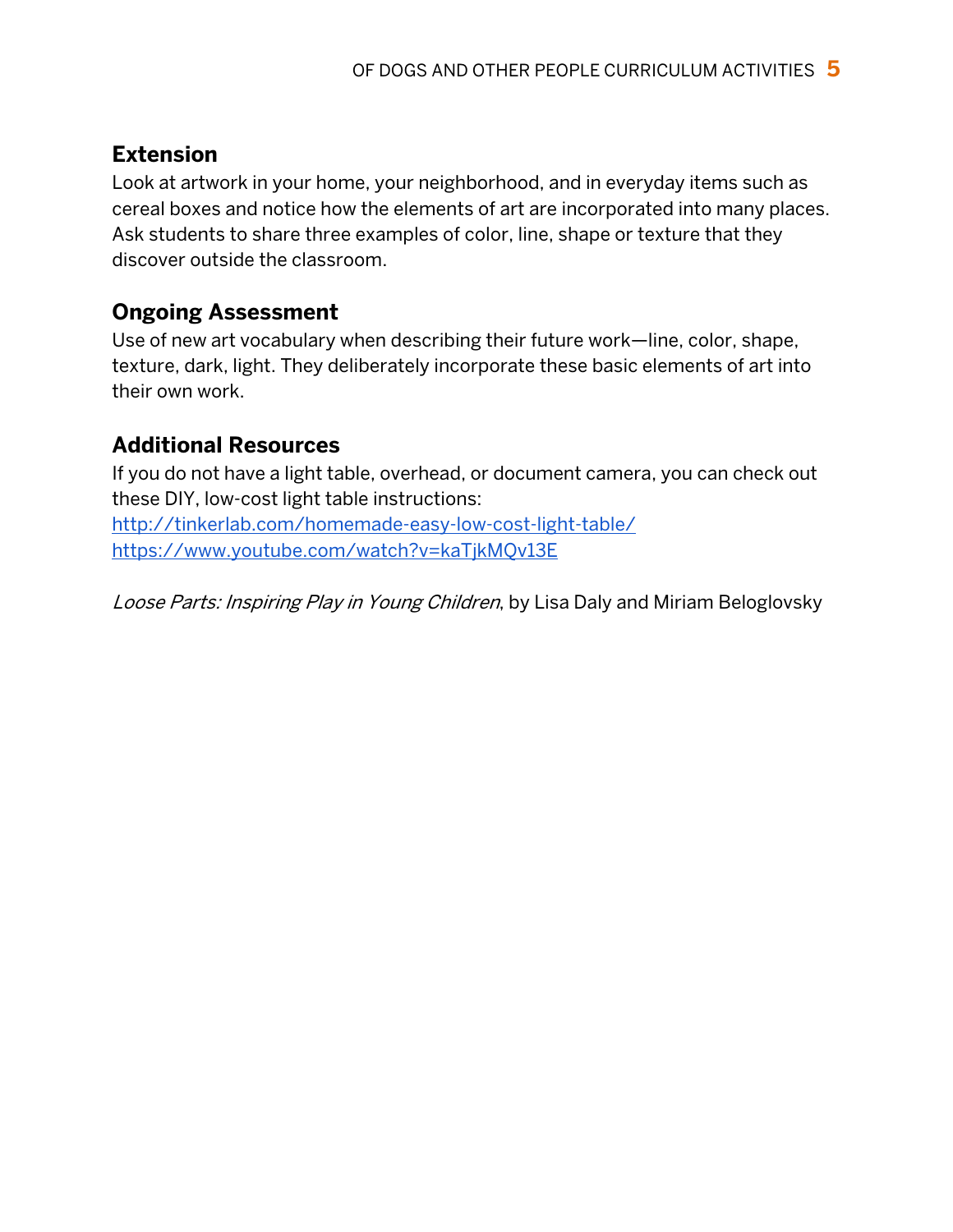# **Background on Roy De Forest**

Excerpts from the exhibition Of Dogs and Other People: The Art of Roy De Forest

Roy De Forest's fantasies invite us on journeys into rich alternative worlds. Playful and humorous elements—including bright colors and animals—define his art. At the same time, De Forest grappled with important cultural and philosophical themes. His imaginative journeys began during the time when Cold War conformism was the dominant cultural force in California.

De Forest (1930–2007) spent most of his childhood on a small farm in Yakima, Washington. His family couldn't afford to buy him toys, so he learned to entertain himself by reading adventure books. These books, along with the boats and planes he built by hand, remained important sources of inspiration for his work.

Dogs reign supreme in De Forest's imaginary kingdom. As a child, he had a succession of dogs, all of which he named Hector. He also loved horses and their sleek bodies. He was particularly drawn to the spotted coats of the Indian Paint horses that grazed on the nearby Yakima tribal lands and sprawling ranches.

In 1950, De Forest moved to San Francisco to attend art school. He became associated with the Funk Art movement in the 1960s, which rejected the trends of Pop Art and Minimalism that dominated the art scene nationally. De Forest preferred freedom of imagination, spontaneity, and a maximalist approach.

De Forest made art spontaneously rather than carefully thinking it through in advance. An art critic, reviewing an early De Forest exhibition, described the artist's imaginative approach to making sculpture:

"He takes boards, sticks, and irregular scraps of wood, other miscellaneous materials, just about every hue of paint known to man, and in a frenzied delight of creativity whips out some of the wiggiest, most utterly delightful works of art that have graced gallery walls in my recent memory." —Dean Wallace, san Francisco Chronicle